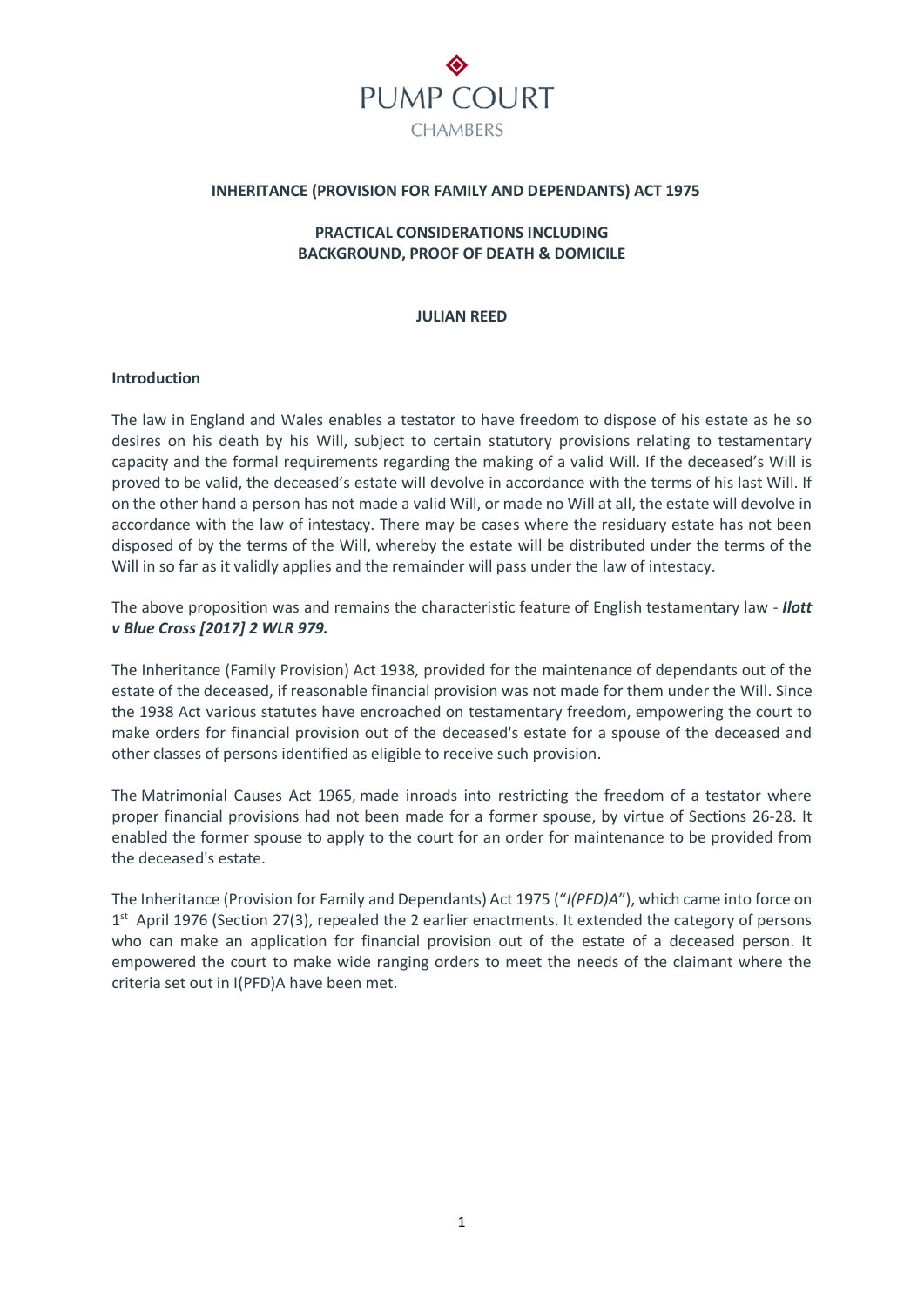

## **Subsequent Amendments**

The I(PFD)A has been amended by 4 further Acts of Parliament, namely:

- i) The Law Reform (Succession) Act 1995;
- ii) the Civil [Partnership](https://www.lexisnexis.com/uk/legal/search/enhRunRemoteLink.do?linkInfo=F%23GB%23UK_ACTS%23num%252004_33a_Title%25&A=0.5810151649695923&backKey=20_T28611075528&service=citation&ersKey=23_T28611072744&langcountry=GB) Act 2004;
- iii) the Marriage (Same Sex Couples) Act 2013 and
- iv) the [Inheritance](https://www.lexisnexis.com/uk/legal/search/enhRunRemoteLink.do?linkInfo=F%23GB%23UK_ACTS%23num%252014_16a_Title%25&A=0.4680183879282034&backKey=20_T28611075528&service=citation&ersKey=23_T28611072744&langcountry=GB) and Trustees' Powers Act 2014.

The Law Reform [\(Succession\)](https://www.lexisnexis.com/uk/legal/search/enhRunRemoteLink.do?linkInfo=F%23GB%23UK_ACTS%23num%251995_41a_Title%25&A=0.3611632888390236&backKey=20_T28611075528&service=citation&ersKey=23_T28611072744&langcountry=GB) Act 1995 extended the classes of person eligible to make claims for financial provision where the deceased died on or after  $1<sup>st</sup>$  January 1996, to include any person (not the spouse or former spouse of the deceased) who during the 2 years immediately preceding the deceased's death, had been living with the deceased in the same household as the deceased as the husband or wife of the deceased.

The Civil [Partnership](https://www.lexisnexis.com/uk/legal/search/enhRunRemoteLink.do?linkInfo=F%23GB%23UK_ACTS%23num%252004_33a_Title%25&A=0.5810151649695923&backKey=20_T28611075528&service=citation&ersKey=23_T28611072744&langcountry=GB) Act 200[4,](https://www.lexisnexis.com/uk/legal/search/enhRunRemoteLink.do?linkInfo=F%23GB%23UK_ACTS%23num%252004_33a_Title%25&A=0.5810151649695923&backKey=20_T28611075528&service=citation&ersKey=23_T28611072744&langcountry=GB) which came into force on 5<sup>th</sup> December 2005, extended the category of those who have a right to make a claim, to include same sex couples in respect of deaths after 5<sup>th</sup> December 2005. Pursuant to Schedule 4 paragraph 6 of the Civil [Partnership](https://www.lexisnexis.com/uk/legal/search/enhRunRemoteLink.do?linkInfo=F%23GB%23UK_ACTS%23num%252004_33a_Title%25&A=0.5810151649695923&backKey=20_T28611075528&service=citation&ersKey=23_T28611072744&langcountry=GB) Act 2004 a surviving civil partner may be granted probate and letters of administration over the Public Trustee under the [Public](https://www.lexisnexis.com/uk/legal/search/enhRunRemoteLink.do?linkInfo=F%23GB%23UK_ACTS%23num%251906_55a_Title%25&A=0.1760325886669194&backKey=20_T28611075528&service=citation&ersKey=23_T28611072744&langcountry=GB) [Trustee](https://www.lexisnexis.com/uk/legal/search/enhRunRemoteLink.do?linkInfo=F%23GB%23UK_ACTS%23num%251906_55a_Title%25&A=0.1760325886669194&backKey=20_T28611075528&service=citation&ersKey=23_T28611072744&langcountry=GB) Act 1906. Schedule 4, paragraphs 7-14 also amends the [Administration](https://www.lexisnexis.com/uk/legal/search/enhRunRemoteLink.do?linkInfo=F%23GB%23UK_ACTS%23num%251925_23a_Title%25&A=0.03977885183973118&backKey=20_T28611075528&service=citation&ersKey=23_T28611072744&langcountry=GB) of Estates Act [1925,](https://www.lexisnexis.com/uk/legal/search/enhRunRemoteLink.do?linkInfo=F%23GB%23UK_ACTS%23num%251925_23a_Title%25&A=0.03977885183973118&backKey=20_T28611075528&service=citation&ersKey=23_T28611072744&langcountry=GB) the Intestates' Estates Act 1952 and the Family Provisions Act 1966 so as to give the surviving civil partner the same status as a surviving spouse.

The [Inheritance](https://www.lexisnexis.com/uk/legal/search/enhRunRemoteLink.do?linkInfo=F%23GB%23UK_ACTS%23num%252014_16a_Title%25&A=0.20302453907924756&backKey=20_T28611075528&service=citation&ersKey=23_T28611072744&langcountry=GB) and Trustees' Powers Act 2014, took effect from 1st October 2014 although the provisions are not retrospective. Schedule 2 set out the amendments to the I(PFD)A. The most significant reforms relate to:

- i) time limits for bringing claims for financial provision and in respect of [Section](https://www.lexisnexis.com/uk/legal/search/enhRunRemoteLink.do?linkInfo=F%23GB%23UK_ACTS%23sect%259%25num%251975_63a%25section%259%25&A=0.43785174822043815&backKey=20_T28611075528&service=citation&ersKey=23_T28611072744&langcountry=GB) 9 of I(PFD)A which allows the deceased's severable share in property held under a joint tenancy to be treated as part of the net estate of the deceased;
- ii) the extension of Section  $1(1)(d)$  to include single parent family;
- iii) the removal in Section 1(3) of how the respective contribution of the deceased and the claimant is assessed in cases where the claimant is a person (not being a person included under any of the other categories set out in Sections  $1(1)(a)$ –(d)) who immediately prior to the deceased's death was being maintained either wholly or partly by the deceased;
- iv) the matters which the court must have consider under Section 3 when considering I(PFD)A claims.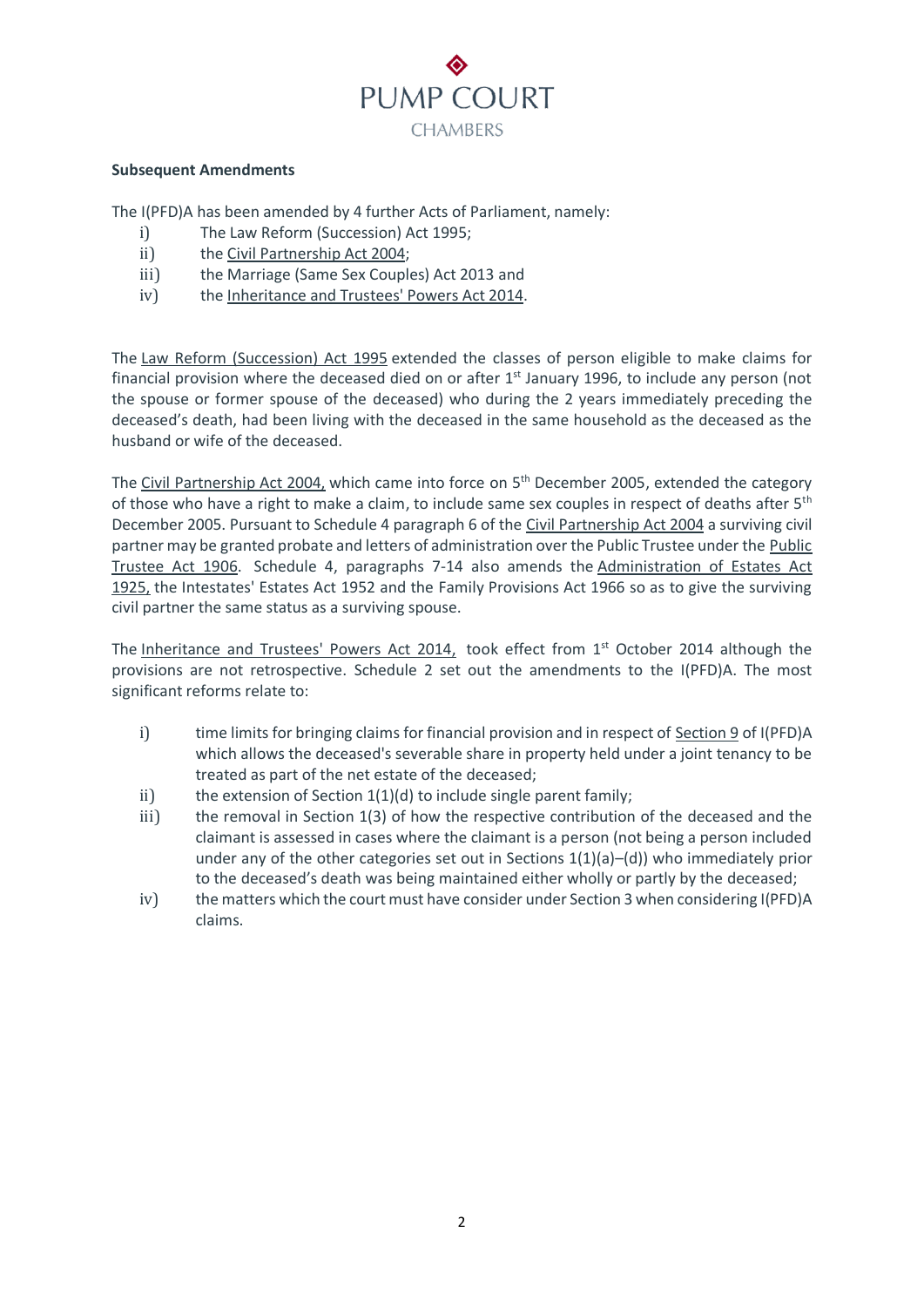

## **Who can claim**

I(PFD)A empowers the court to make orders for the taking out of the estate of a deceased person of provision for prescribed classes of persons. It is important to know who can make claims, thus it is necessary to consider the entitlement to claim conferred by S.1.

## *Section 1(1) provides that*

*1) Where after the commencement of this Act a person dies domiciled in England and Wales and is survived by any of the following persons—*

- *(a) the spouse or civil partner of the deceased;*
- *(b) a former spouse or former civil partner of the deceased, but not one who has formed a subsequent marriage or civil partnership;]*
- *(ba) any person (not being a person included in paragraph (a) or (b) above) to whom subsection (1A) [or (1B)] below applies;]*
- *(c) a child of the deceased;*
- *(d) any person (not being a child of the deceased) [who in relation to any marriage or civil partnership to which the deceased was at any time a party, or otherwise in relation to any family in which the deceased at any time stood in the role of a parent, was treated by the deceased as a child of the family];*
- *(e) any person (not being a person included in the foregoing paragraphs of this subsection) who immediately before the death of the deceased was being maintained, either wholly or partly, by the deceased;*

*that person may apply to the court for an order under section 2 of this Act on the ground that the disposition of the deceased's estate effected by his will or the law relating to intestacy, or the combination of his will and that law, is not such as to make reasonable financial provision for the applicant."*

Thus, whether the Deceased dies testate or wholly or partly intestate, after his death, the court has power to order provision to be made out of the Deceased's net estate for certain applicants. The potential applicants are a) the deceased's spouse or civil partner, b) a former spouse or civil partner of the deceased who has not formed a subsequent marriage or civil partner, c) a cohabitant who has lived as such with the deceased for two years immediately before the deceased's death, d) a child of the deceased (including adult children), e) a person treated as a child of the family in relation to any marriage or civil partnership of the deceased; and f) a dependant of the Deceased.

## **Initial Preconditions**

An application for financial provision may only be brought against the estate of a deceased person who is domiciled in England and Wales at the time of his death, by virtue of Section 1(1). Proof of death and domicile of the deceased are the initial preconditions, which a claimant must establish when applying for financial provision.

If the deceased died domiciled elsewhere than in England and Wales, a claim under the I(PFD)A cannot be entertained by the court. Issues may be taken by a defendant, who intends to resist a claim, as a preliminary issue.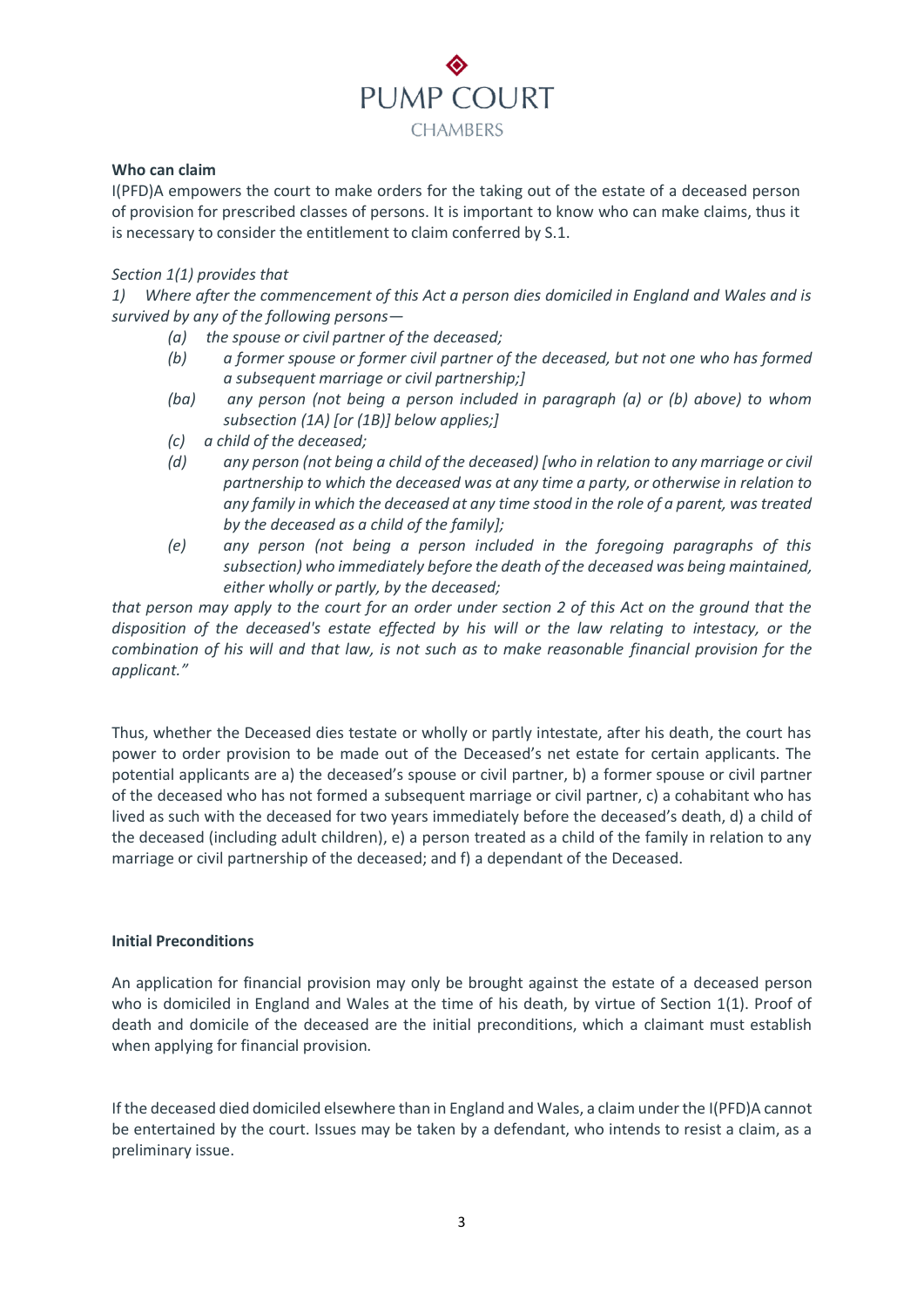

# **Proof of death**

Death is proved by the claimant producing a certified copy of the deceased's death certificate. A copy may be obtained from the registrar for the sub-district in which the death occurred or the body was found. It can be ordered online at www.gov.uk/order-copy-birth-death-marriage-certicate.

The applicant will need to provide the deceased's full name, place and date of his or her death and the usual address of the deceased if different from the place of death.

Where the death occurred overseas, death can be registered at a British Consulate or the British High Commissioner and the Foreign and Commonwealth office overseas registration unit.

A death certificate for a person who has died in active service with the Armed Forces is issued by the Ministry of Defence. This will be in the form of a notification of death or presumed death. In the event of the death of a merchant seaman, the Registrar General of Shipping and Seaman is responsible for providing a certificate of evidence of death.

The Presumption of Death Act 2013, which came into force on the  $1<sup>st</sup>$  October 2015, confers upon the High Court the tight to grant a declaration, provided it can be established that the missing person is thought to be dead or has not been known to be alive for a period of at least 7 years. The Presumption of Death Act 2013 applies to England and Wales. The Civil Procedure Rules Part 57 provide the procedure to be followed, namely the issue of a claim form in accordance with Part 8 (Rule 57.19), in the High Court (Rule 57.18) either the Chancery or the Family Division.

The Presumption of Death Act 2013, Section 1(5) provides that: *"The court must refuse to hear an application under this section if—*

*(a) the application is made by someone other than the missing person's spouse, civil partner, parent, child or sibling, and*

*(b) the court considers that the applicant does not have a sufficient interest in the determination of the application."*

Accordingly, there will need to be good reasons for personal representatives, who are not within one of the categories, to make an application.

If the declaration is made, it will be served on the register general for England and Wales for registration, and once registered will serve as "*conclusive proof of the missing persons death and the date and time of death*". Certified copies of entries in the register issued by the registrar general will be treated as evidence of the missing persons death. The missing person's property will pass to others in the same way as if the missing person had died. When making the declaration, the court has power to determine any issue relating to an interest in any property and the domicile of the missing person at the time of his presumed death (Section 7)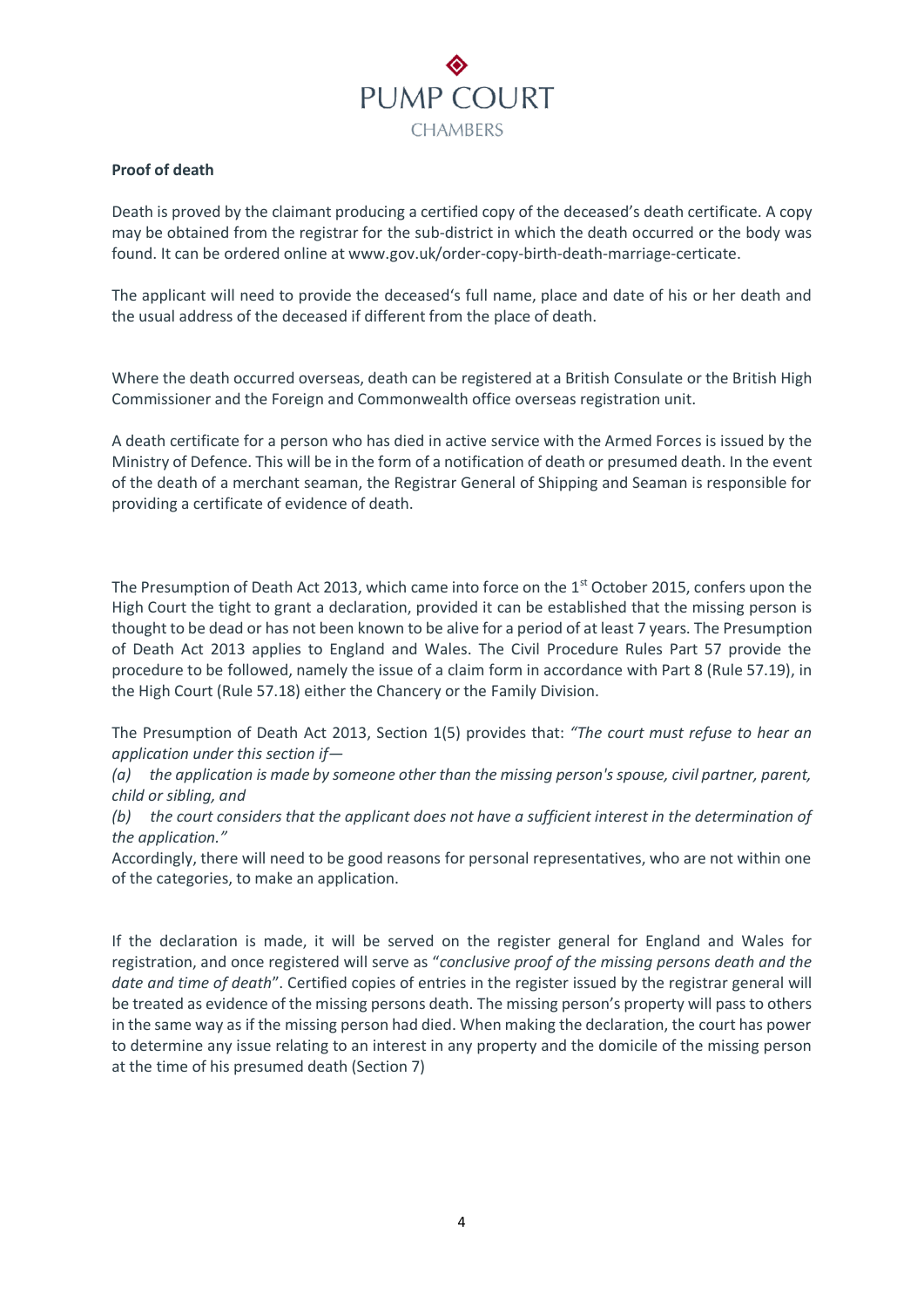

# *Domicile*

English law requires every person to have at all times a domicile – *Udny v Udny [1869] LR 1.*

Domicile is a precondition to any claim under the I(PFD)A. Domicile is based on where a person has his permanent home. It is not the same as a person's ordinary residence or habitual residence. Freedom of movement between countries means that people now live, work and have homes and business in countries other than the county of their nationality.

The primary purpose of determining domicile is to identify which legal system, should be applied to the Deceased's estate. Domicile defines the legal relationship between the individual and that legal system which is invoked as his personal law - *Henderson v Henderson [1965] 1 All ER 179 (at 180- 181).* Sir Jocelyn Simon P held:

*"Domicil is that legal relationship between a person (called the propositus) and a territory subject to a distinctive legal system which invokes the system as the personal law of the propositus and involves the courts of that territory in having primary jurisdiction to dissolve his marriage. (I use the male gender for convenience, though every person of either sex has a domicil.) The relationship arises either, on the one hand, from the propositus being, or having been, resident in such territory with the intention of making it his permanent home or, on the other, from there being, or having been, such a relationship on the part of some of other person on whom the propositus is for this purpose legally dependent. Thus, a wife is for this purpose legally dependent on her husband, and a legitimate child on his father. This type of domicil of the child and the wife is termed a domicil of dependence. The domicil that the child derives from the father is also known as his domicil of origin. Every person capable of acquiring an independent domicil will, on independence, retain his domicil of dependence, though it may be abandoned at any time thereafter.*

Every individual is regarded as belonging, at every stage in his life, to some community consisting of all persons domiciled in a particular country. The principles of domicile are such that this legal idea may not correspond to social reality. Although a person may have no permanent home, the law requires him to have a domicile. He may have more than one home, but he can have only one domicile for any one purpose. He may have his home in one country, but be deemed to be domiciled in another.

Domicile has been criticised as a pre-condition to a claim under the I(PFD)A. The social changes, globalisation and freedom to move between countries, since the introduction of the I(PFD)A, serve to underline some of the criticisms. In *Cyganik v Agulian and another [2006] EWCA Civ 129*, Longmore LJ held at para 58 that:

"*I find it rather surprising that the somewhat antiquated notion of domicile should govern the question whether the estate of a person, who was, on any view, habitually resident in England should make provision for his dependants. Now that many family matters are decided by reference to habitual residence, there may, perhaps, be something to be said for reconsidering the terms of s1 of the Inheritance (Provision for Family and Dependants) Act 1975. As Dr JHC Morris observed of the concept of domicile in the last (3rd) edition of his Conflict of Laws (1984), which he wrote before he died,*

*"Originally it was a good idea; but the once simple concept has been so overloaded by a multitude of cases that it has been transmuted into something further and further removed from the practicalities of life."*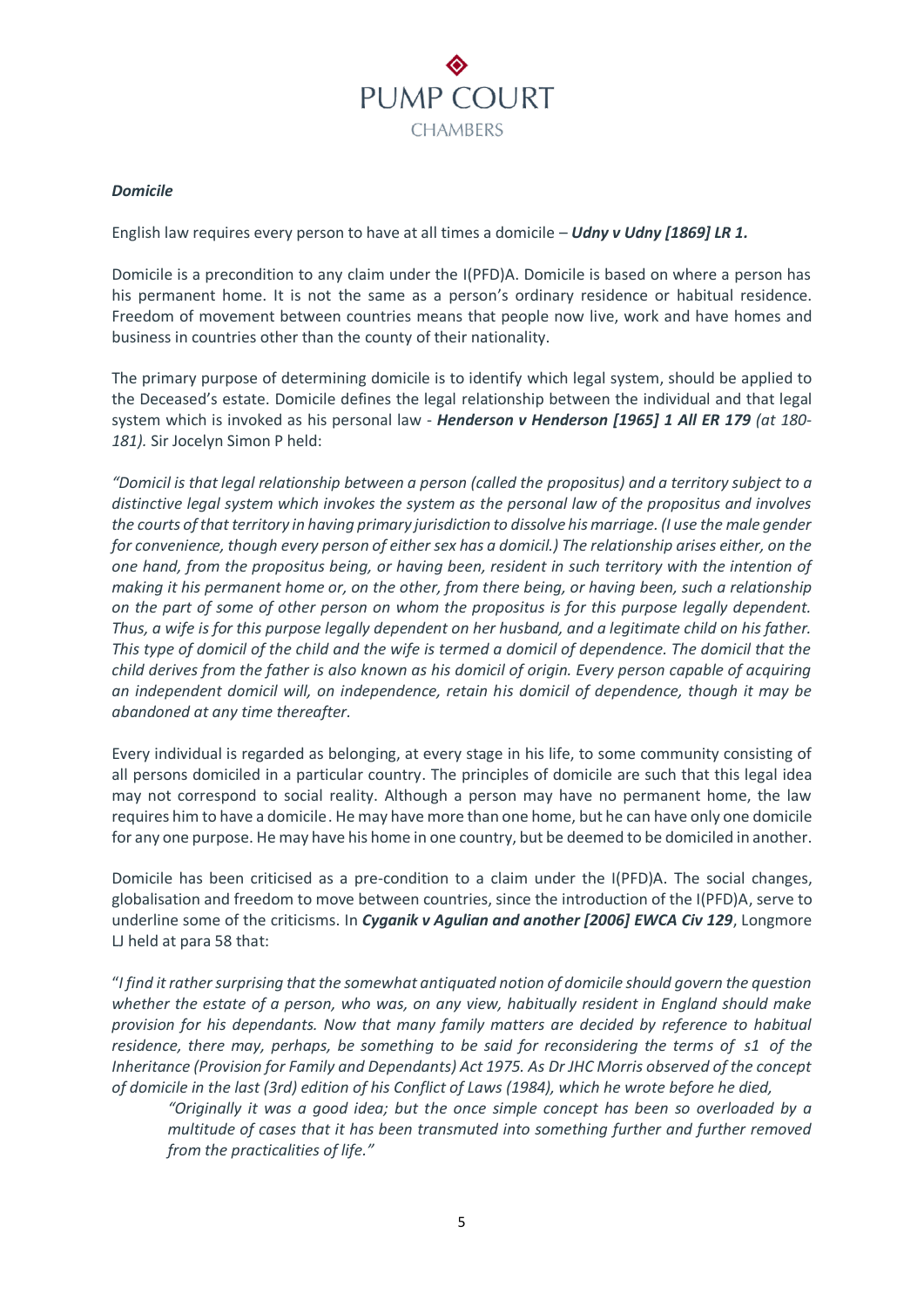

*This observation has not been preserved by subsequent editors (6th edition (2005)) but it deserves to be."*

Determining whether a person has acquired a domicile in a foreign county thus prohibiting an application under the I(PFD)A is determined in accordance with the law of England and Wales. No one factor is decisive - *Cyganik v Agulian [\[2006\] EWCA Civ 129;](https://www.lexisnexis.com/uk/legal/search/enhRunRemoteLink.do?linkInfo=F%23GB%23EWCACIV%23sel1%252006%25year%252006%25page%25129%25&A=0.8349600626794931&backKey=20_T28534634946&service=citation&ersKey=23_T28534632895&langcountry=GB) Morgan v Cilento [\[2004\] EWHC 188 \(Ch\);](https://www.lexisnexis.com/uk/legal/search/enhRunRemoteLink.do?linkInfo=F%23GB%23EWHCCH%23sel1%252004%25year%252004%25page%25188%25&A=0.9921923909758956&backKey=20_T28534634946&service=citation&ersKey=23_T28534632895&langcountry=GB) Holliday v Musa [\[2010\] EWCA Civ 335](https://www.lexisnexis.com/uk/legal/search/enhRunRemoteLink.do?linkInfo=F%23GB%23EWCACIV%23sel1%252010%25year%252010%25page%25335%25&A=0.14045988981331758&backKey=20_T28534634946&service=citation&ersKey=23_T28534632895&langcountry=GB)*.

There are three types of domicile – domicile of origin, domicile of dependency and domicile of choice.

## *Domicile of Origin*

A domicile of origin is assigned to every person at his birth, which is that of his father, if he is legitimate and born in his father's lifetime (*Forbes v Fornes [1854] Kay 341*) and that of his or her mother if illegitimate (*Idny v Udny [1869] LR1* and Dicey & Morris, The Conflict of Laws) or born after his father's death.

An adopted child will have the domicile of his or her adopted parents. That is because once the court makes an adoption order, the law regards the adopted child, as being born to the adopters. Section 67(1) Adoption and Children Act 2002 provides that "*An adopted person is to be treated in law as if born as the child of the adopters or adopte*r."

A domicile of origin is capable of persisting during the lifetime of a person or until he acquires a new domicile i.e. domicile of choice or a domicile of dependence. A child's domicile will change if his parents change their domicile.

A domicile of origin cannot be lost by abandonment (*Bell v Kennedy [1866-69] 1 Sc & Div 307)* unlike a domicile of choice.

A person cannot have more than one domicile at the same time for the purposes of succession. The purpose of determining a person's domicile is to connect that person to the legal system of one particular country

In *Barlow Clowes International Limited (In liquidation) v Hemwood [2008***] EWCA Civ 577** Arden LJ set out the general principles to determine domicile of origin at paragraph 8:

*"(i) A person is, in general, domiciled in the country in which he is considered by English law to have his permanent home. A person may sometimes be domiciled in a country although he does not have his permanent home in it (Dicey, pages 122 to126).*

*(ii) No person can be without a domicile (Dicey, page 126).*

*(iii) No person can at the same time for the same purpose have more than one domicile (Dicey, pages 126 to128).*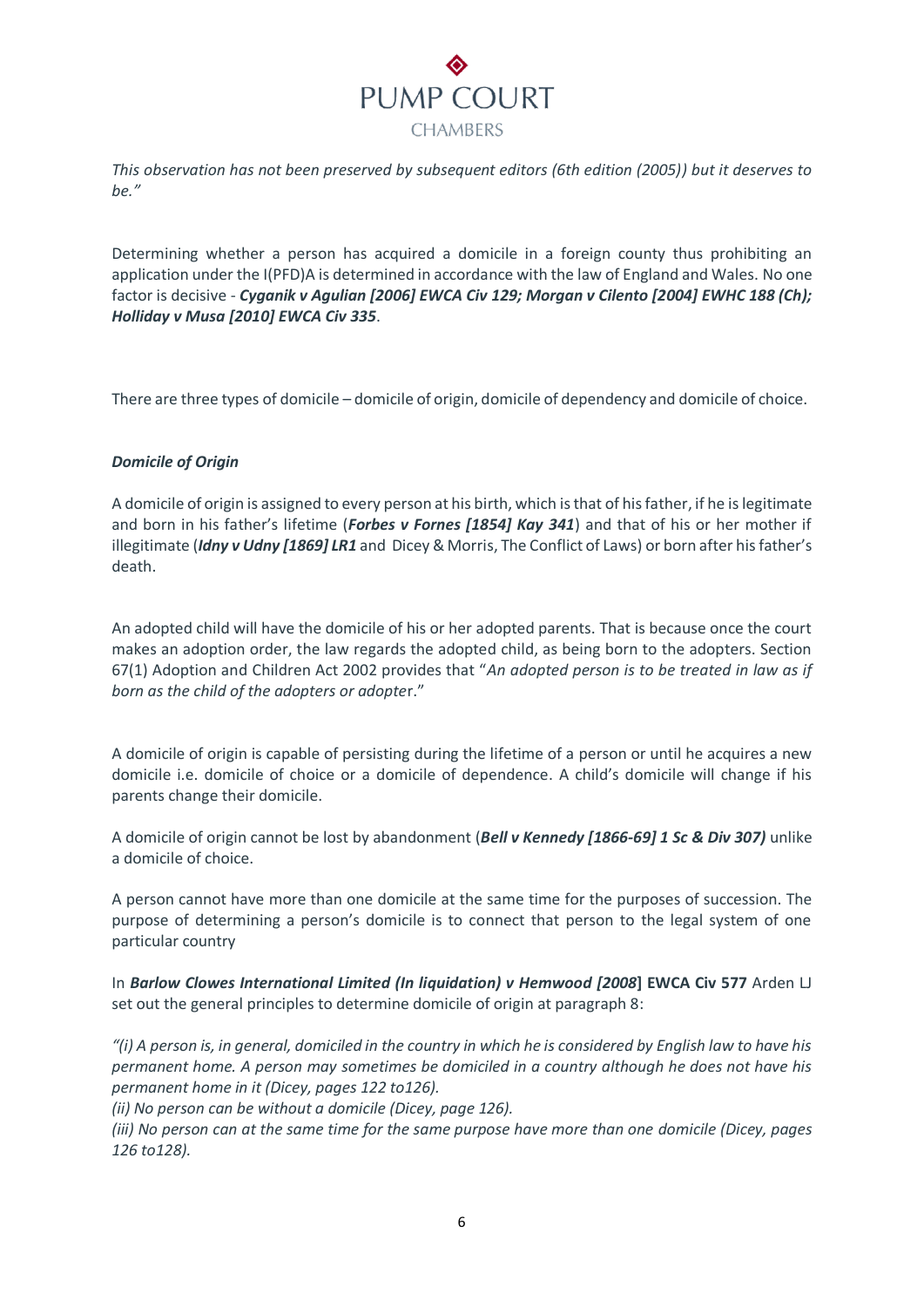

*(iv) An existing domicile is presumed to continue until it is proved that a new domicile has been acquired (Dicey, pages 128 to 129)."*

*Re Flynn, Flynn v Flynn [1968] 1 All ER 45* determined that the place where a child is born is immaterial.

*Olafisoye v Olafisoye (Jurisdiction)[2011] 2 FLR 553* was a family case where the husband was not domiciled or habitually resident in England. The wife was born in Scotland to parents who had settled in England and acquired a domicile of choice. She acquired her father's domicile, but while she was still a minor her father returned to live in Nigeria, therefore reviving his domicile of origin. Therefore she acquired his Nigerian domicile and this continued into her adulthood without her acquiring a new domicile elsewhere.

In *Cyganik v Agulian and another [2006] EWCA Civ 129,* the deceased was a born in Cyprus. The deceased a Cypriot-born man who had lived in the UK for over 40 years from the age of 19 until his death age 63. The deceased retained close links with Cyprus where he owned property. The deceased returned to Cyprus with the intention of permanently living there in 1972. On Turkey occupying Northern Cyprus, the deceased returned to England in 1974, although his intention to return to Cyprus remained. The Court of Appeal determined that having considered all the deceased's life events, his attachment to the land of his birth and his identity, outweighed all others, thus a change of domicile had not been established. **Mummery LJ held at paragraph** 52 that "*I would allow the appeal and declare that, at the date of his death, Andreas was domiciled in Cyprus*."

In *CC v DD (Parental Order: Domicile)[2014] EWHC 1307 (Fam),* Theis J relied upon the principles enshrined within *Barlow Clowes International Limited (In liquidation) v Hemwood.* Theis J held that:

*"24. It is very much a question of fact based on the circumstances of each case. The court needs to consider the broad canvas of evidence in order to establish the intention of the relevant person."*

## *Domicile by Dependency*

Whilst a child acquires his domicile of origin at birth, a child is only capable to acquiring an independent domicile of choice on attaining the age of 16 – Section 3(1) Domicile and Matrimonial proceedings Act 1973.

A child under 16, or a person who lacks mental capacity, has a domicile of dependency, which is that of his parents. The domicile is that of the father when the parents are married and living together. Consequently, if the father acquires a domicile in another country the child automatically acquires a domicile of dependency in that country.

When parents are separated, the child's domicile or the domicile of the person lacking capacity is that of the parent with whom he has his home to the exclusion of the other. When the child's father and mother are alive but living apart, then Section 4 of the Domicile and Matrimonial Proceedings Act 1973 applies, namely, if living with mother and no home with father, then the child takes the mother's domicile.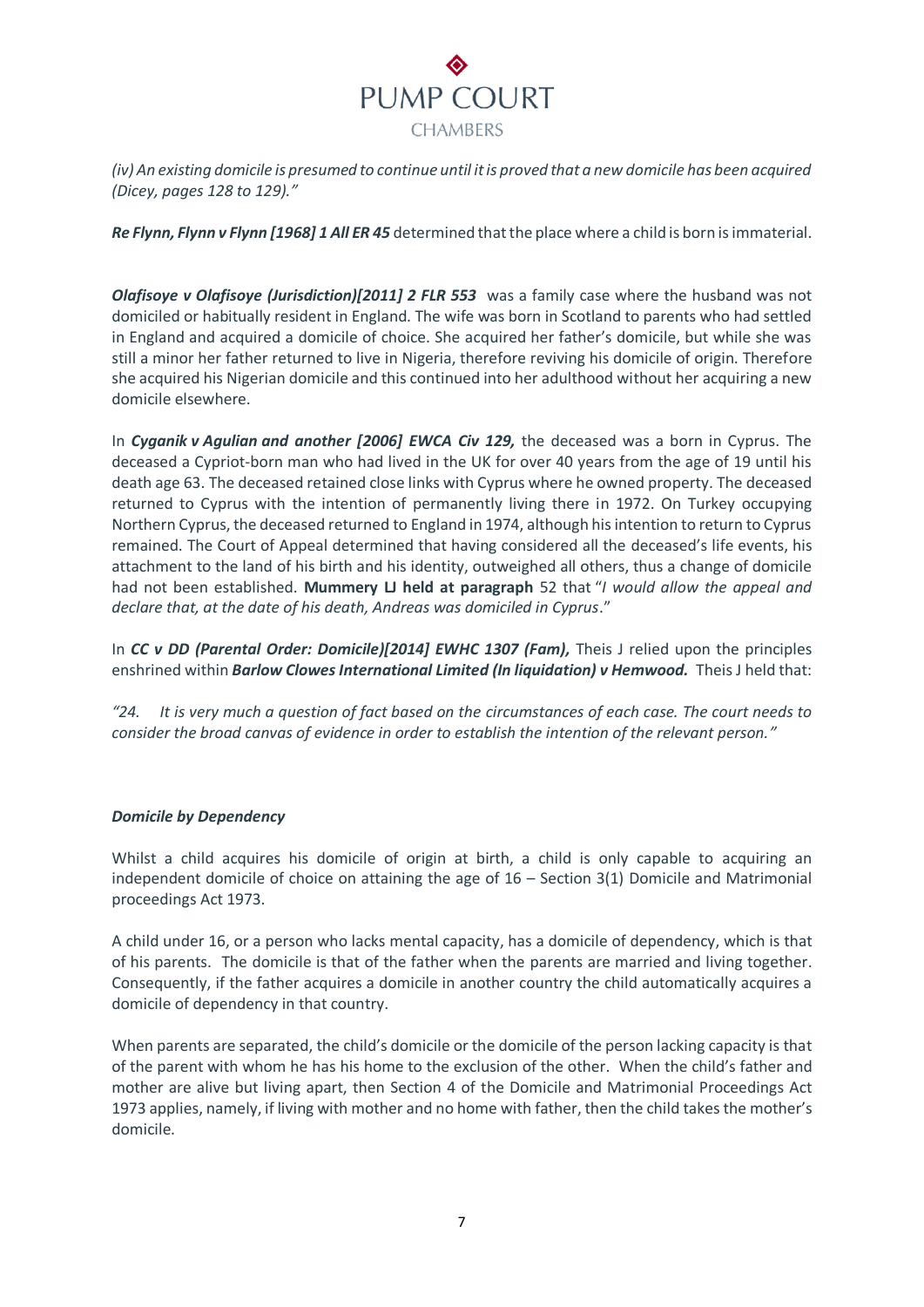

Once a child attains the age of 16 he is able to acquire a domicile of choice independently of his parents, but until then his domicile will remain that which he acquired from his parents – *Sekhri v Ray [2013] EWHC 2290*. That is so whether the child had a domicile of origin or a domicile of dependency.

A person who lacks mental capacity, probably retains the domicile which he had when he became incompetent. The Mental Capacity Act 2005 empowers the Court of Protection to make decisions on behalf of a person lacking capacity concerning his property and affairs (Sections 14 and 16). A decision as to where the person is to live in the immediate future is within the scope of that power. It is uncertain whether a decision as to permanent residence is within that power.

## *Domicile of Choice*

A person acquires a domicile of choice when he leaves his domicile of origin and moves to live in a country of his choice with the intention of residing there permanently or indefinitely living there. Two requisites must be satisfied before a person acquires a domicile of choice, namely:

- i) residence actually in the country of choice; and
- ii) an intention to live there permanently.

Both requisites must be established for a domicile of choice to be acquired.

# *i) Residence*

If a person intends to change his domicile of origin, then it is necessary for him to live in the country of his choice. Intention without residence is insufficient (*Harrison v Harrison [1953] 1 WLR 865*). The persons duration of residence or his motive for change is immaterial, provided that it is accompanied by the necessary intention to live in that country permanently or indefinitely. The intention of residence must be fixed and must be for the indefinite future.

Where there is no direct evidence of intention, length of residence is relevant to establishing what the intention was (*Re Grove [1888] 40 Ch 216*). Length of residence is not a decisive factor.

There is no reason in principle why a person whose presence in England and Wales is unlawful cannot acquire a domicile of choice in here: *Mark v Mark [\[2005\] UKHL 42](https://www.lexisnexis.com/uk/legal/search/enhRunRemoteLink.do?linkInfo=F%23GB%23UKHL%23sel1%252005%25year%252005%25page%2542%25&A=0.31858302493393664&backKey=20_T28534634946&service=citation&ersKey=23_T28534632895&langcountry=GB)*. Baroness Hale opined at paragraph 49 that:

*"it seems to me that there is no reason in principle why a person whose presence here is unlawful cannot acquire a domicile of choice in this country. Although her presence here is a criminal offence, it is by no means clear that she will be required to leave if the position is discovered. Her position is in reality precarious in the same way that the aliens' presence was precarious in the Boldrini line of authority. In fact, it was always much less likely that this wife would ever be removed from this country than it was that the propositus in Cruh v Cruh [\[1945\]](https://www.lexisnexis.com/uk/legal/search/enhRunRemoteLink.do?linkInfo=F%23GB%23ALLER%23sel1%251945%25vol%252%25year%251945%25page%25545%25sel2%252%25&A=0.381193721170477&backKey=20_T28611394397&service=citation&ersKey=23_T28611394384&langcountry=GB) 2 All ER [545](https://www.lexisnexis.com/uk/legal/search/enhRunRemoteLink.do?linkInfo=F%23GB%23ALLER%23sel1%251945%25vol%252%25year%251945%25page%25545%25sel2%252%25&A=0.381193721170477&backKey=20_T28611394397&service=citation&ersKey=23_T28611394384&langcountry=GB) would be removed."*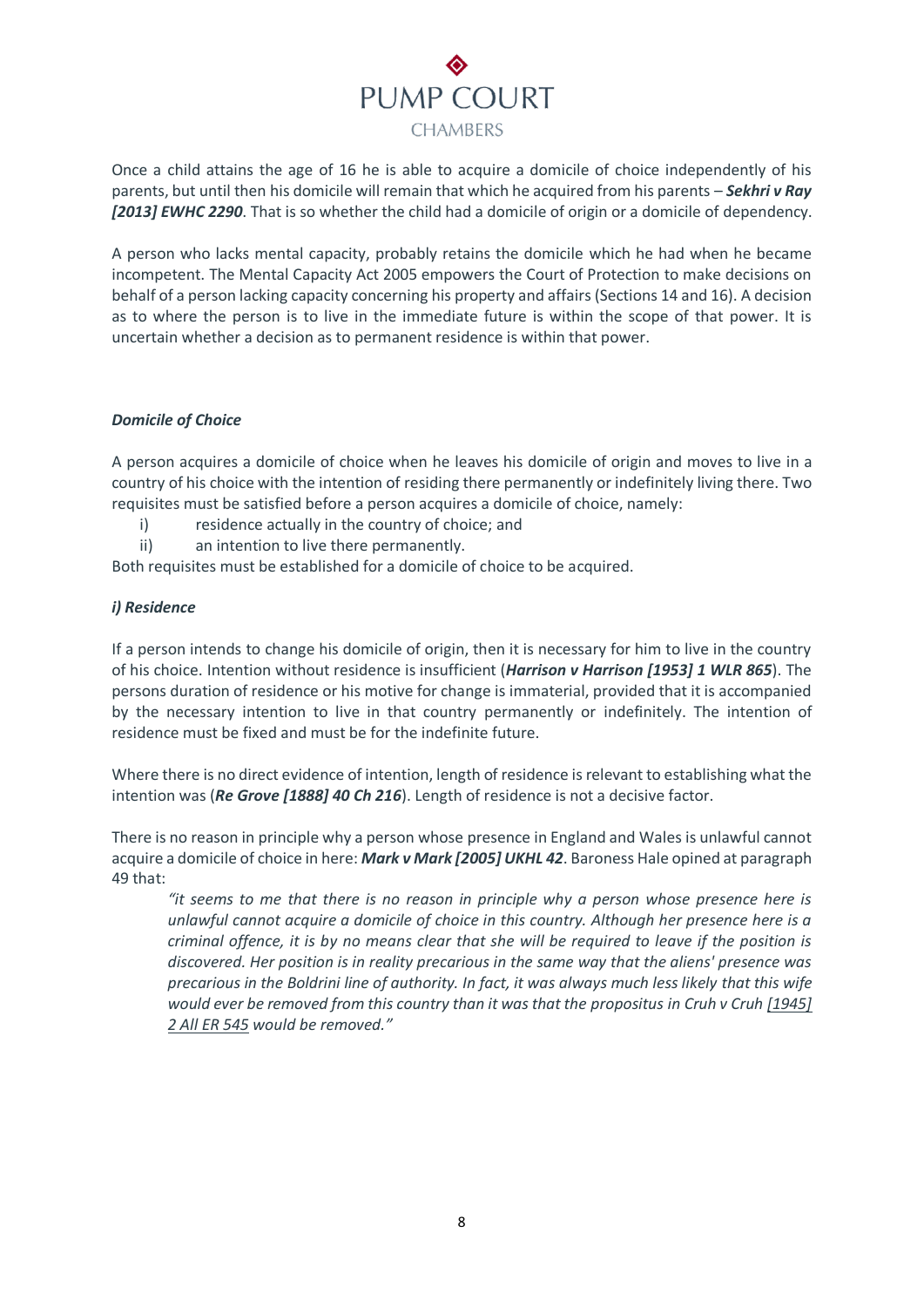

# *ii) Intention*

If an individual resides in a particular country but has not made up his mind as to which country is to be his permanent residence, he does not acquire a domicile of choice in that country (*Re Patience [1885] 29 Ch D 976*).

# *Cyganik v Algulian [2006] EWCA Civ 129 summarised the correct approach. Mummery LJ held at [46] that:*

"*the court must look back at the whole of the deceased's life, at what he had done with his life, at what life had done to him and at what were his inferred intentions in order to decide whether he had acquired a domicile of choice in England by the date of his death. Soren Kierkegaard's aphorism that "Life must be lived forwards, but can only be understood backwards" resonates in the biographical data of domicile disputes."*

In *Morris v Davies [2011] EWHC 1773* it was held that a British citizen living in Belgium and working in France had not lost his domicile of origin, but had remained domiciled in England throughout. His connection with France was one of convenience for work. Whilst he had a more substantial connection with Belgium, the evidence did not establish domicile of choice. Mr Hollander QC (sitting as a deputy judge) concluded at [73] that the deceased "*would have been horrified to learn that after his death it would be suggested in open court that he had acquired a domicile of choice of Belgium*."

The reasons behind why a person decided to leave his original domicile are immaterial. Instead the applicable test is whether the person intended to make his or her home in the new country until the end of his existence or until something happens causing them to change his or her mind - *IRC v Bullock [1976] 1WLR 1178*.

*In IRC v Bullock [1976] 1WLR 1178* the Court of Appeal held, that although the establishment of a matrimonial home in a new country was an important factor in deciding whether that new country became the permanent home, it was not conclusive. The taxpayer had maintained a firm intention to return to Canada should he survive his wife, which was not merely a vague aspiration but amounted to a real determination, thus he could not have had the intention of establishing a permanent home in England and he had not acquired a domicile of choice in England.

In *Barlow Clowes International Limited (In liquidation) v Hemwood [2008***] EWCA Civ 577,** Arden LJ also held at paragraph 8 that:

*"(vi) Every independent person can acquire a domicile of choice by the combination of residence and an intention of permanent or indefinite residence, but not otherwise (Dicey, pages 133 to138).*

*(vii) Any circumstance that is evidence of a person's residence, or of his intention to reside permanently or indefinitely in a country, must be considered in determining whether he has acquired a domicile of choice (Dicey, pages 138 to143).*

*(viii) In determining whether a person intends to reside permanently or indefinitely, the court may have regard to the motive for which residence was taken up, the fact that residence was not freely chosen, and the fact that residence was precarious (Dicey, pages 144 to151).*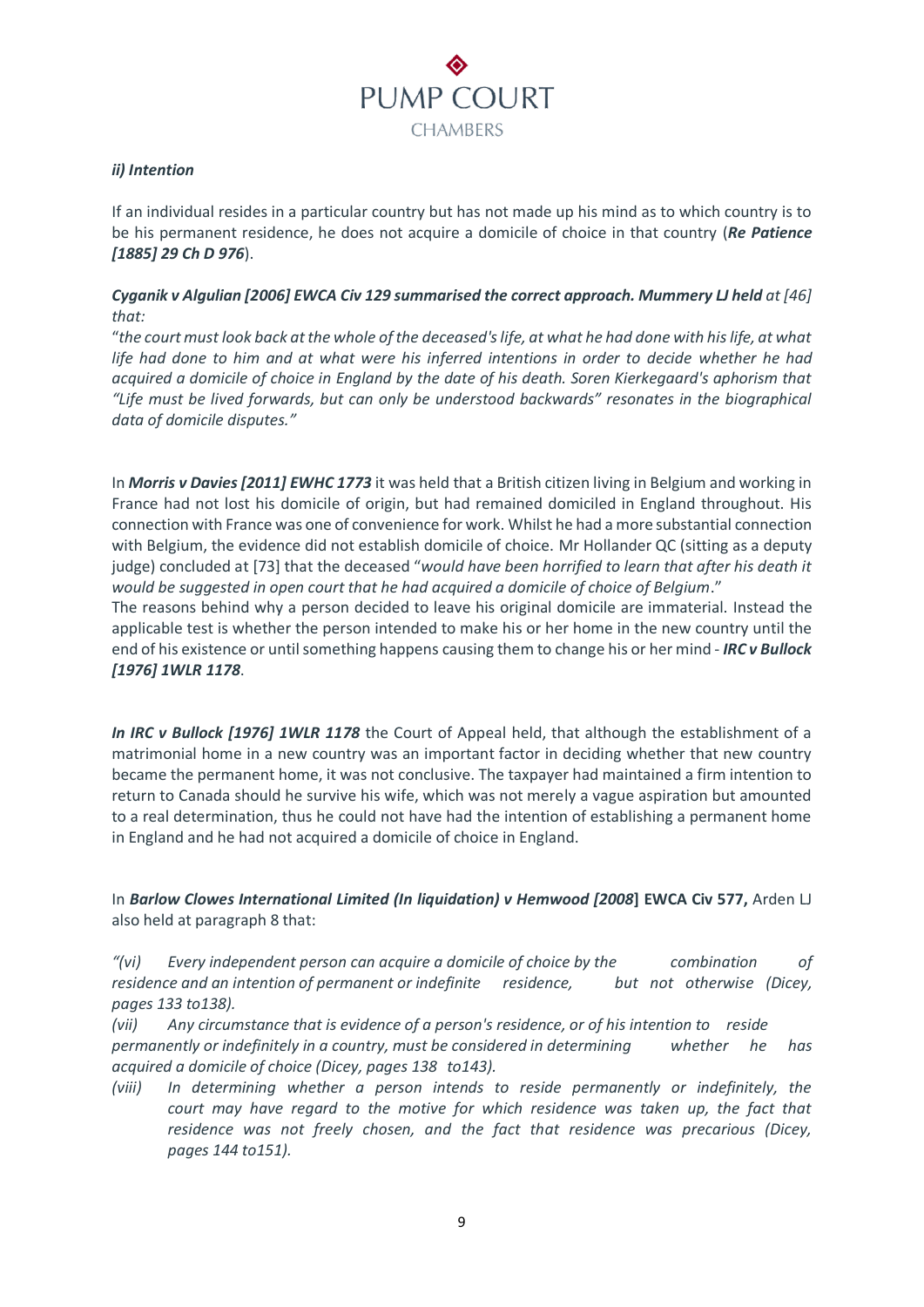

*(ix) A person abandons a domicile of choice in a country by ceasing to reside there and by ceasing to intend to reside there permanently, or indefinitely, and not otherwise (Dicey, pages 151 to153).*

*(x) When a domicile of choice is abandoned, a new domicile of choice may be acquired, but, if it is not acquired, the domicile of origin revives (Dicey, pages 151 to 153)."*

If a person subsequently abandons his domicile and fails to acquire another domicile of choice, then he reverts to his domicile of origin. A person abandons his domicile of choice in a country if he i) ceases to reside thee, and ii) no longer has the intention of permanent or indefinite residence there.

## In **Re Flynn, Decd; Flynn v Flynn [1968] 1 WLR 103** Megarry J held at 115 that

*"Acquisition and abandonment are correlatives; in Lord Westbury's words, "Domicile of choice, as it is gained animo et facto, so it may be put an end to in the same manner." When animus and factum are each no more, domicile perishes also; for there is nothing to sustain it. If a man has already departed from the country, his domicile of choice there will continue so long as he has the necessary animus. When he no longer has this, in my judgment his domicile of choice is at an end, for it has been abandoned; and this is so even if his intention of returning has merely withered away and he has not formed any positive intention never to return to live in the country. In short, the death of the old intention suffices, without the birth of any new intention."*

In **Qureshi v Qureshi [1972] Fam 173** Sir Jocelyn Simon P held at 191 that: *"a domicile of choice is less retentive, and therefore more easily abandoned, than a domicile of origin."*

## **General**

The relationship of domicile is between a person and a country, and never arises from membership of a group as distinguished from the country in which the group is domiciled. The municipal law of the country of domicile may itself distinguish between classes of those subject to it, and apply different rules according to the race, caste, creed or other characteristics of a particular person, so that even after the domicile has been ascertained it may also be necessary to inquire into the other characteristics of the individual before the particular rule applicable to his case can be known - *Abdul-Messih v Farra (1888) 13 App Cas 431, PC; Maltass v Maltass (1844) 1 Rob Eccl 67; Casdagli v Casdagli [\[1919\]](https://www.lexisnexis.com/uk/legal/search/enhRunRemoteLink.do?linkInfo=F%23GB%23AC%23sel1%251919%25tpage%25163%25year%251919%25page%25145%25&A=0.3031573782348702&backKey=20_T28534647459&service=citation&ersKey=23_T28534647452&langcountry=GB) AC 145 at 163, HL; Re Askew, Marjoribanks v Askew [\[1930\]](https://www.lexisnexis.com/uk/legal/search/enhRunRemoteLink.do?linkInfo=F%23GB%23CH%23sel1%251930%25vol%252%25tpage%25270%25year%251930%25page%25259%25sel2%252%25&A=0.49065891387432925&backKey=20_T28534647459&service=citation&ersKey=23_T28534647452&langcountry=GB) 2 Ch 259 at 270.*

## **Standard of Proof**

The grant of representation to the deceased's estate may state that the Deceased died domiciled in England and Wales. However, such a statement is not conclusive.

It is for the claimant to establish that the deceased was domiciled in England and Wales to the civil standard of proof, namely, the balance of probabilities. The deceased's domicile, must be proved by the applicant - *Mastaka v Midland Bank Executor and Trustee Co Ltd [\[1941\] 1 All ER 236](https://www.lexisnexis.com/uk/legal/search/enhRunRemoteLink.do?linkInfo=F%23GB%23ALLER%23sel1%251941%25vol%251%25year%251941%25page%25236%25sel2%251%25&A=0.4759005791554187&backKey=20_T28534634946&service=citation&ersKey=23_T28534632895&langcountry=GB)*.

*Mastaka v Midland Bank Executor and Trustee Co Ltd* concerned an application under the Inheritance (Family Provision) Act 1938, by Joan Patricia Mastaka, an infant, by her next friend, for reasonable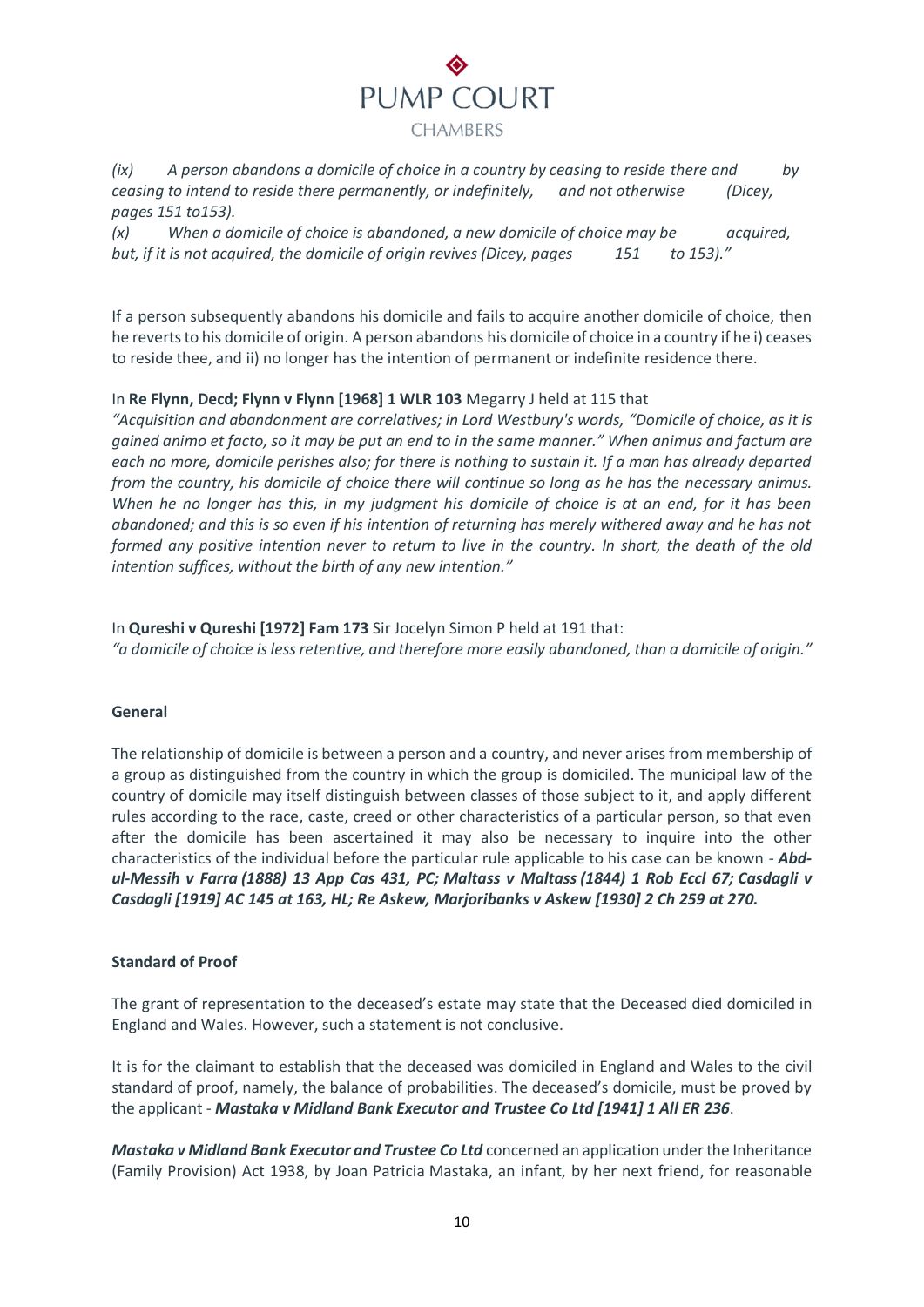

provision for maintenance out of the estate of her mother, the testatrix, Elizabeth Isabel White. Farwell J held that:

*"it is an essential ingredient of an application of this sort that the plaintiff should prove that the dead person was domiciled in England at the date of the death. That evidence is not forthcoming. No doubt there is no direct evidence to the contrary, but there is sufficient in this case to make proof of the domicil of the testatrix necessary before the court can give the assistance for which the applicant asks. The evidence leaves the matter completely at large."*

## *In Re Flynn, Decd; Flynn v Flynn [1968] 1 WLR 1013*, Megarry J held at 115:

"The standard of proof is, I think, the civil standard of a balance of probabilities, subject to the *overriding consideration … that so serious a matter as the acquisition of a domicile of choice (or for that matter, I think, the abandonment of a domicile) is "not to be lightly inferred from slight indications or casual words."*

In *Re B (Care Proceedings: Standard of Proof) [2008] UKHL 35*, the House of Lords, dealing with a care case, determined that there was only one civil standard of proof, and that was proof that the fact in issue more probably occurred than not. There was no *'heightened civil standard*' and no legal rule that *'the more serious the allegation, the more cogent the evidence needed to prove it*'; common sense, not law, required that, in deciding whether it was more likely than not that something had taken place, regard should be had, to whatever extent was appropriate, to inherent probabilities (paras [12], [13], [15], [64], [68]–[70]).

## In *Re B (Care Proceedings: Standard of Proof)* Baroness Hale opined at paragraph 72 that:

*"As to the seriousness of the allegation, there is no logical or necessary connection between seriousness and probability. Some seriously harmful behaviour, such as murder, is sufficiently rare to be inherently improbable in most circumstances. Even then there are circumstances, such as a body with its throat cut and no weapon to hand, where it is not at all improbable. Other seriously harmful behaviour, such as alcohol or drug abuse, is regrettably all too common and not at all improbable. Nor are serious allegations made in a vacuum. Consider the famous example of the animal seen in Regent's Park. If it is seen outside the zoo on a stretch of greensward regularly used for walking dogs, then of course it is more likely to be a dog than a lion. If it is seen in the zoo next to the lions' enclosure when the door is open, then it may well be more likely to be a lion than a dog."*

In *Henwood v Barlow Clowes International Ltd (in liquidation) and ot***hers** (decided 3 weeks before *Re B(Care Proceedings: Standard of Proof)) Arden LJ held that:*

*"88. In essence there is no need for any higher standard of proof where more serious allegations are made in civil cases because the civil standard has the inbuilt flexibility to take the seriousness of an allegation into account. Accordingly the more serious an allegation the more substantial will need to be the evidence to prove it on a balance of probabilities."*

*Re B (Care Proceedings: Standard of Proof)* has been taken to apply across the civil spectrum. By virtue of the seriousness of the allegation, clear and cogent evidence will be needed, to show that the balance of probabilities has been tipped. This approach is likely to be applied whether the question is one of the acquisition or loss of a domicile.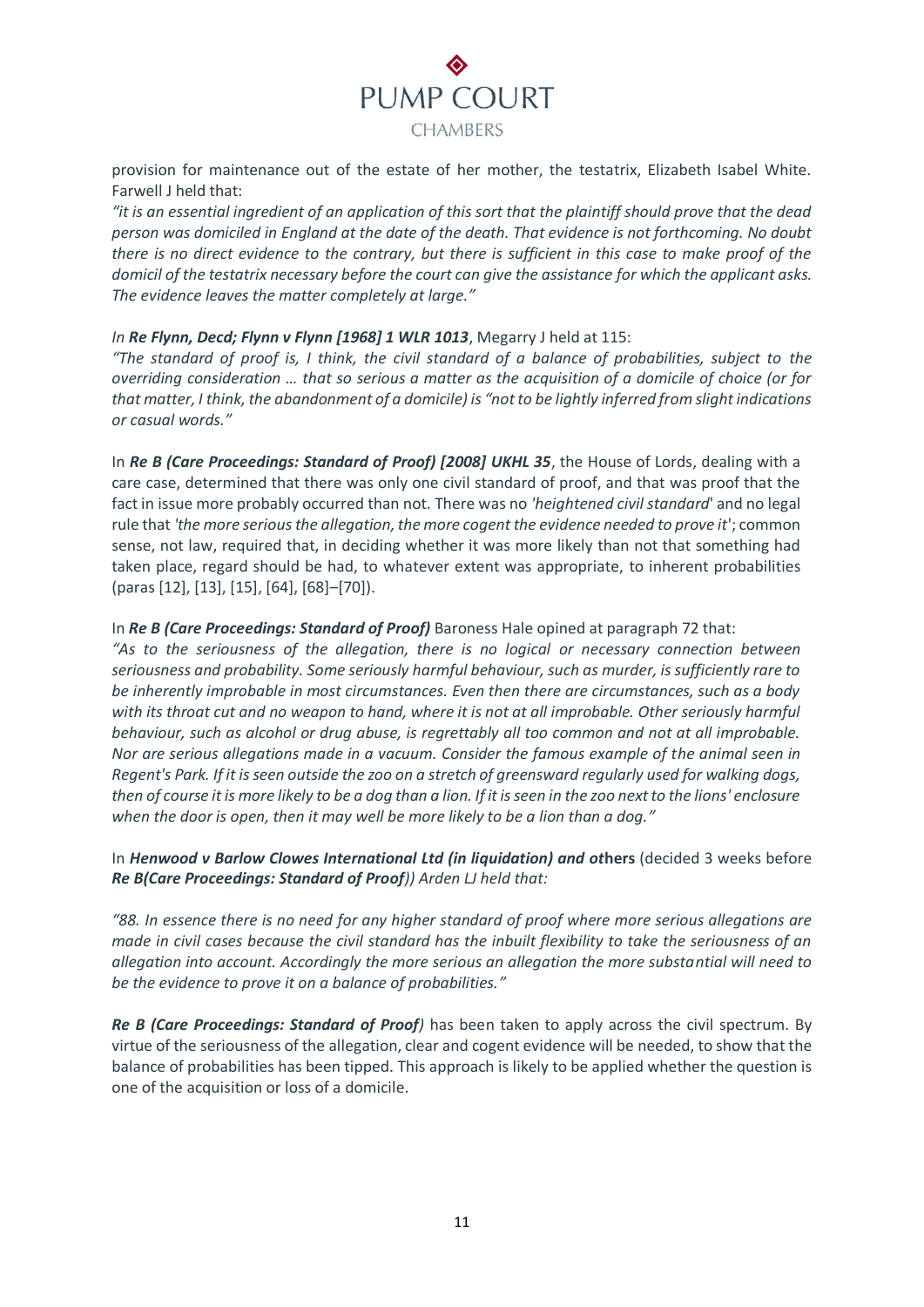

## **Evidence**

The evidence must be clear, cogent and convincing - *Re Fulds Estate (No 3), Hartley v Fuld[1966] 3 All ER 776.* Scarman J held at 726 that:

*"Two things are clear — first, that unless the judicial conscience is satisfied by evidence of change, the domicile of origin persists: and secondly, that the acquisition of a domicile of choice is a serious matter* not to be lightly inferred from slight indications or casual words."

The deceased's written declarations, made during his lifetime or by Will as to his domicile are admissible in evidence (Civil Procedure Rules 33.3), but are not conclusive. Declarations must be analysed by considering factors such as the person to whom they were made, the purposes for which they were made, the circumstances in which they were made, and should be fortified by conduct consistent with the declarations.

The 2 following decisions show the contrasting outcomes to declarations.

In *Re Lloyd Evans, Decd. National Provincial Bank v Evans [1947] Ch 695* the testator born in Wales in 1864, whose parents were British subjects, went to Java in 1880 and lived there until 1917. He married a Dutch woman in 1888, and had three children by her. In 1917 he and his family returned to England, but remained there only a short time. He settled in Brussels with his wife and his son and in 1922 purchased a house and later carried on business there. His wife died in 1939, after which he tried to sell his house, but could not do so. On 10<sup>th</sup> May 1940, the German army invaded Belgium and he was persuaded with reluctance to leave the country and went temporarily to the South of France, before escaping to England in June, 1940. While in France he wrote to his notary saying that he was a Belgian citizen, domiciled in Belgium for the last 19 years, and had intended to make a new will, but had no time to do so. In London he occupied 3 furnished flats in succession, made a will in July 1943, and died in July 1944. Wynn-Parry J held that he never intended to remain in England longer than he was obliged and had not abandoned his Belgian domicile of choice and took the document into account. The testator's act in leaving Belgium was dictated by force of circumstances, and was not the result of a free choice.

In *Re Liddell-Grainger's Will Trusts, Dormer v Liddell-Grainger [1936] 3 All ER 173* the testator's domicile of origin was England, where he was born, but in 1897 he moved with his parents to Scotland, to Ayton Castle, which he subsequently inherited, and where he resided for 38 years until his death in 1935. The testator, wrote in his Will that: "*I have not relinquished and do not intend to relinquish my English domicil*." He had a great love for his property in Scotland and was anxious that after his death it should remain in his family and not be sold. At his own request, the testator was buried in Scotland. The executors of the will took out a summons to determine *inter alia* whether the testator was at the time of his death domiciled in England or in Scotland. It was contended that the declaration in the Will was ineffective, having been made to avoid Scottish law, which would have restricted the testator's power to dispose of personal property. Bennett J held that the testator had by various acts manifested an intention to live permanently in Scotland, and that his intention, together with his long residence in Scotland, was sufficient to discharge the burden of proof that he had acquired domicile of choice.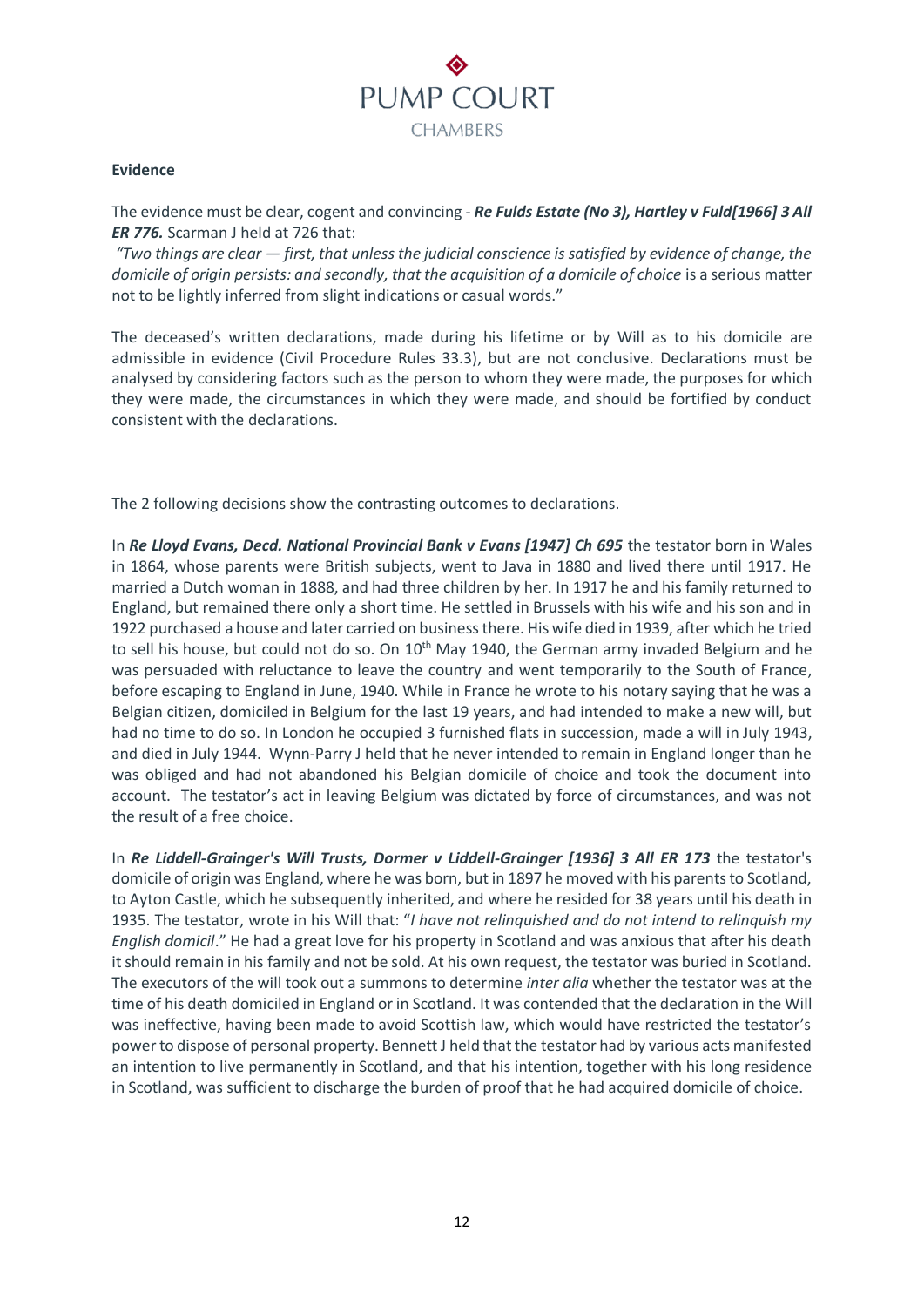# PUMP COURT **CHAMBERS**

The courts have determined that if a person takes up residence in another county as a fugitive from justice (*Re Martin [1900] P 211*), a political refugee (*May v May [1943] 2 All ER 146*), or to avoid creditors (*Pitt v Pitt [1864] 12 WR 1089*), he does not acquire domicile in that country unless he forms the intention of residing there permanently or for an unlimited time. Likewise residence abroad to perform judiciary functions (*Attorney General v Rowe [1862] 1 H & C 31*), a member of the armed forces (*Re Macreight [1885] 30 Ch C 165*) or as a consul (*Sharpe v Chrispin [1869] 1 P & D 611*) have been held not to confer foreign domicile.

In *Irvin v Irvin [2001] 1 FLR 178***,** the husband and wife argued over change of domicile in their divorce. The husband's links with friends in England, his British nationality and his limited assimilation into Dutch society provided the necessary convincing evidence to satisfy the court on the balance of probabilities that he did not abandon his domicile of choice in England and that his state of mind indicated a resolve to return to England to retire. Cazalet J concluded that the husband has not abandoned his domicile of choice either as an unequivocal act of abandonment or through unequivocal intention to abandon.

When determining a change of domicile, the court will consider all the circumstances from which the deceased's intention to change his domicile can be ascertained. The relevant factors, relating to the deceased, that may be considered include, but are not limited to:

- i) the time he or she has spent in a country;
- ii) his or her citizenship or nationality;
- iii) any change in citizenship or nationality;
- iv) his or her age;
- v) business interests or commitments;
- vi) where he or she may own property;
- vii) choice of language;
- viii) religious beliefs;
- ix) the form and content of any Will that he or she may have made;
- x) the degree of assimilation in a new country;
- xi) what he or she may have said or written during their lifetime.

*In Bheekhun v Williams [1999] 2 FLR 229* the husband was born in Mauritius (then a Crown Colony) in 1931 and moved to England in 1960, followed in 1961 by his wife. In 1968, when Mauritius became an independent state, the husband and wife chose to retain British nationality. Thereafter the husband held a British passport, although he maintained strong business links with Mauritius, visiting most years, sometimes for months at a time, and owning property there. The wife left the husband in 1975 and issued divorce proceedings in England in 1977. Decree nisi was not pronounced until 1990, but in 1993, before the decree absolute and resolution of the wife's financial provision claims, the husband died. The husband under his Will, left his entire estate, consisting of property in England and Mauritius, to a niece who had been living with him in the former matrimonial property. The wife applied for reasonable financial provision. The wife was awarded £70,000, which represented 44% of the total value of the estate, but which consumed all but £2,000 of the husband's English estate. Chadwick LJ dismissed the personal representatives appeal against the decision that the husband had been domiciled in England at his death, and his treatment of foreign immovable property in Mauritius as part of the estate.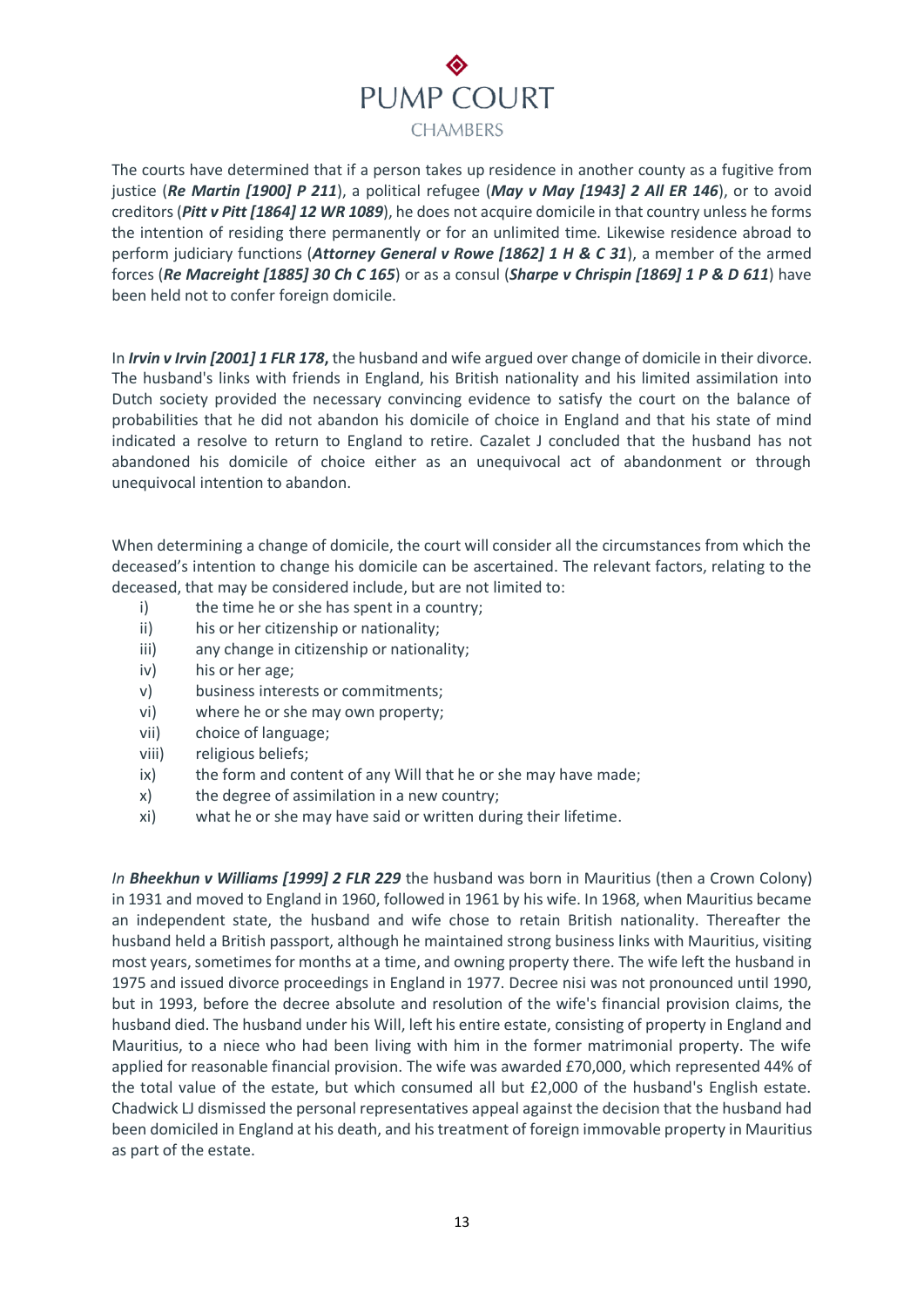

In *Morgan v Cilento and others [2004] EWHC 188 (Ch)* the deceased died in 2001. D1 was the deceased's widow, D2 was his former wife and D3 and D4 were his daughters. D5 had had a relationship with the deceased during the last years of his life. It was common ground that the deceased's domicile of origin was in England and Wales. The issue was whether the deceased was domiciled in England and Wales or in Queensland, Australia at the date of his death. D1 to D4 contended that the deceased had died domiciled in Queensland. D5 contended that the deceased had never lost his domicile of origin and in the alternative, if the deceased had acquired a domicile of choice in Queensland, he had abandoned it before he died and his domicile of origin had revived. Lewison J held that on the evidence the deceased had died domiciled in Queensland.

The 2 components necessary to establish a domicile of choice were voluntary residence as an inhabitant rather than as a casual visitor and an intention to remain indefinitely. A domicile of choice might be lost in circumstances where a propositus had ceased to reside in the territory in which he had a domicile of choice and the propositus had no intention to return to reside there (as opposed to an intention not to return). The absence of intention had to be unequivocal, so that a person who was in two minds did not have the necessary absence of intention. In addition the abandonment of a domicile of choice was not to be lightly inferred.

In *Kearly v Kearly [2010] 1 FLR 619* dispute arose over the courts jurisdiction to hear the divorce petition. The wife was an Australian, currently living in Australia; the husband was English, currently based in France, where he worked. Ryder J held that:

*"[39] The hurdle is relatively high. Domicile of choice has to be established on clear, cogent evidence. A mere assertion as to being Australian is hardly sufficient. The husband lives in Paris, and has previously and recently lived elsewhere than Australia for significant periods. He seeks to liquidate his Australian assets and not preserve them. He declares his address for tax purposes in 2007 as being his parents' home in England. He did not declare himself to be domiciled in Australia on his Australian family application forms. Instead, he said he was ordinarily resident there. His best evidence is that he wants to be an Australian citizen, but has on two occasions given up the attempt. This is not clear and cogent evidence."*

In *Divall v Divall [2014] 2 FLR 1104* the husband was born in England, the wife in China. They married in England, during a visit by the wife to the UK on a tourist visa. The wife returned to China when the visa ran out but she subsequently obtained UK residency, became a British citizen and obtained a British passport. She relinquished her Chinese nationality, and thereafter had to obtain a visa, using her British passport, when travelling to China. In 2008 they emigrated to the Netherlands, eventually purchasing a house there. Shortly afterwards the wife began a relationship with a Dutchman and the parties separated. The husband issued an English divorce petition. The wife responded that she was not domiciled in England. The key issue for the court was the domicile of the wife.

Moor J held that if the wife had acquired a domicile of choice in England and Wales, she had not retained it at the date of the husband's divorce petition, applying the principle that domicile of choice was much less adhesive than domicile of origin. A person abandoned a domicile of choice in a country by ceasing to reside there and by ceasing to intend to reside there permanently or indefinitely. Applying *Qureshi v Qureshi [1971] 1 All ER 325*, it was not necessary to prove a positive intention not to return: it was sufficient to prove merely the absence of an intention to continue to reside. The wife had left England for the Netherlands with the rest of the family on what had been intended to be a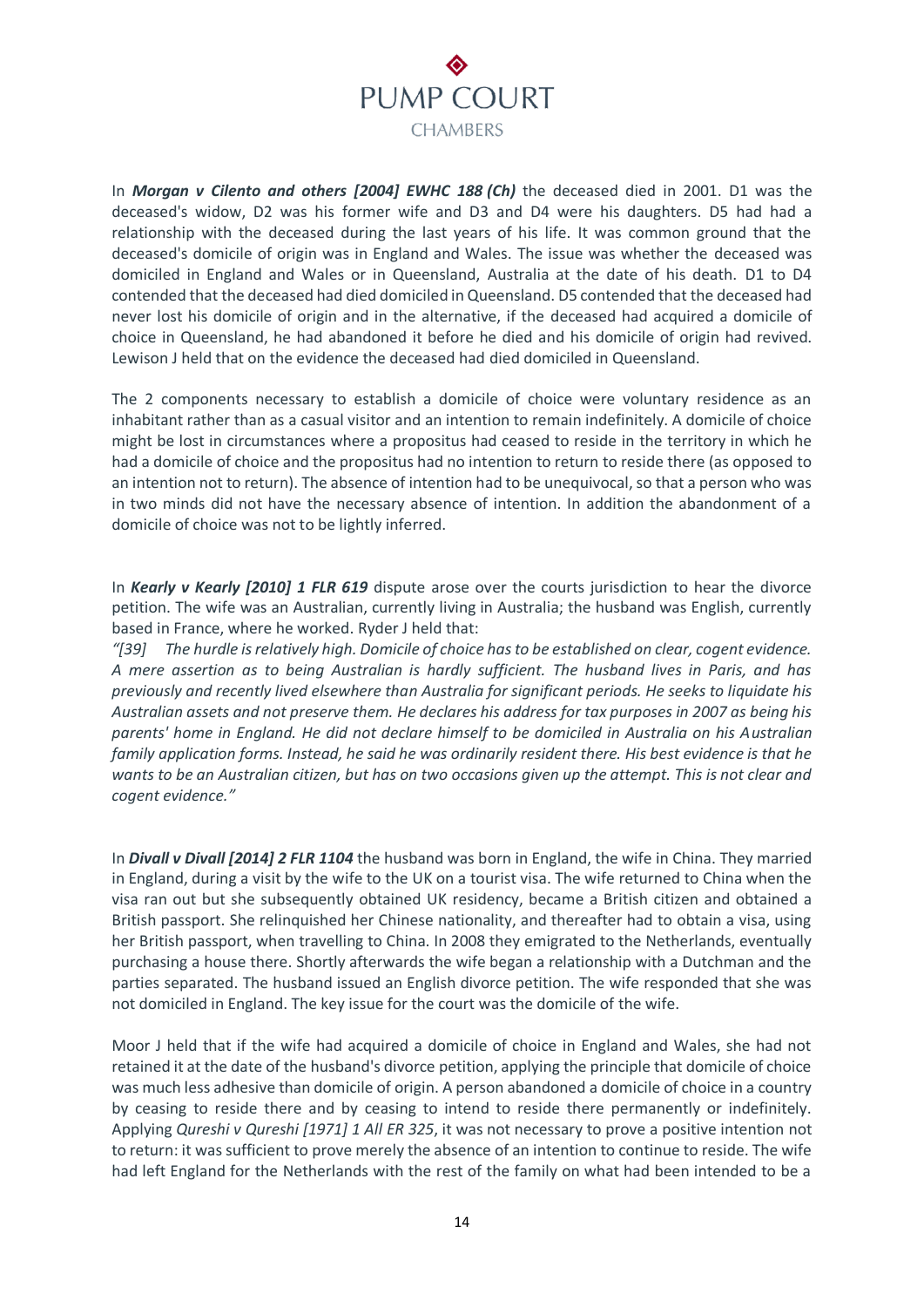# PUMP COURT **CHAMBERS**

permanent basis. By the time the marriage broke down, the wife had no intention of ever returning to England. The wife's definite intention was to spend the rest of her life in the Netherlands, and to acquire Dutch nationality. These facts were fatal to the husband's claim that she was domiciled in England and Wales on that date.

In *Kebbeh v Farmer* **[2015] EWHC 3927 (Ch)** the defendants contended that the deceased, who had an English domicile of origin, had died domiciled in Gambia. If that was correct, it was common ground that the claimant had no claim under the Act. Judge Purle QC concluded that there was overwhelming evidence that the conduct of the deceased was consistent with a settled intention to remain and live indefinitely in Gambia.

In *U v J [2017] EWHC 449 (Fam)* the court had to consider domicile in the context of divorce proceedings. J was born in India but moved to London in about 1957. In 1960, J's father became a naturalised British citizen. J completed his education, including university, in England. In 1972, J joined the civil service, where he worked for 23 years. In 1978, J purchased a house in Fulham. In 1995, J worked in Luxembourg. In 1997, J secured a job in Brussels, where he met his wife, U. In 2002, J was assigned to work in London and moved back there with U. Between 2003 and 2005, J spent extended periods with U in Albania, where she worked. U was a British and Irish dual national, having been born in England. In 1995, U applied for, and obtained, a British passport. After completing her education, U worked in Brussels until 2001. Thereafter, U moved with J to London where they lived in the Fulham property. In 2005, U was granted diplomatic status. U's permanent address was recorded as London, and her address that of the Fulham property. In August, U and J married in Italy. They entered into a pre-nuptial agreement in which it stated, amongst other things, that J and U were habitually resident in Italy. In 2006, J moved to live in Sarajevo, Bosnia having taken up a job there. In 2015, the marriage broke down and U issued her petition for divorce in London. U sought dissolution of her marriage from J and contended U was domiciled in England.

Cobb J held that:

- i) Since 2000, at the latest, U had acquired a domicile of choice in England and Wales, which had not been lost notwithstanding her previous postings abroad (paras [61], [63], [64]); and
- ii) At one time, as a man in early adulthood through to his early 50s, J probably had acquired a domicile of choice in England. His connections with England had been, at one time, strong. Since 1995, and more particularly in the last ten years, his connections had withered. Accordingly, at some point in the last ten years, J's domicile of choice in England had been lost or abandoned and his domicile of origin in India had revived (paras [65], [67], [68]).